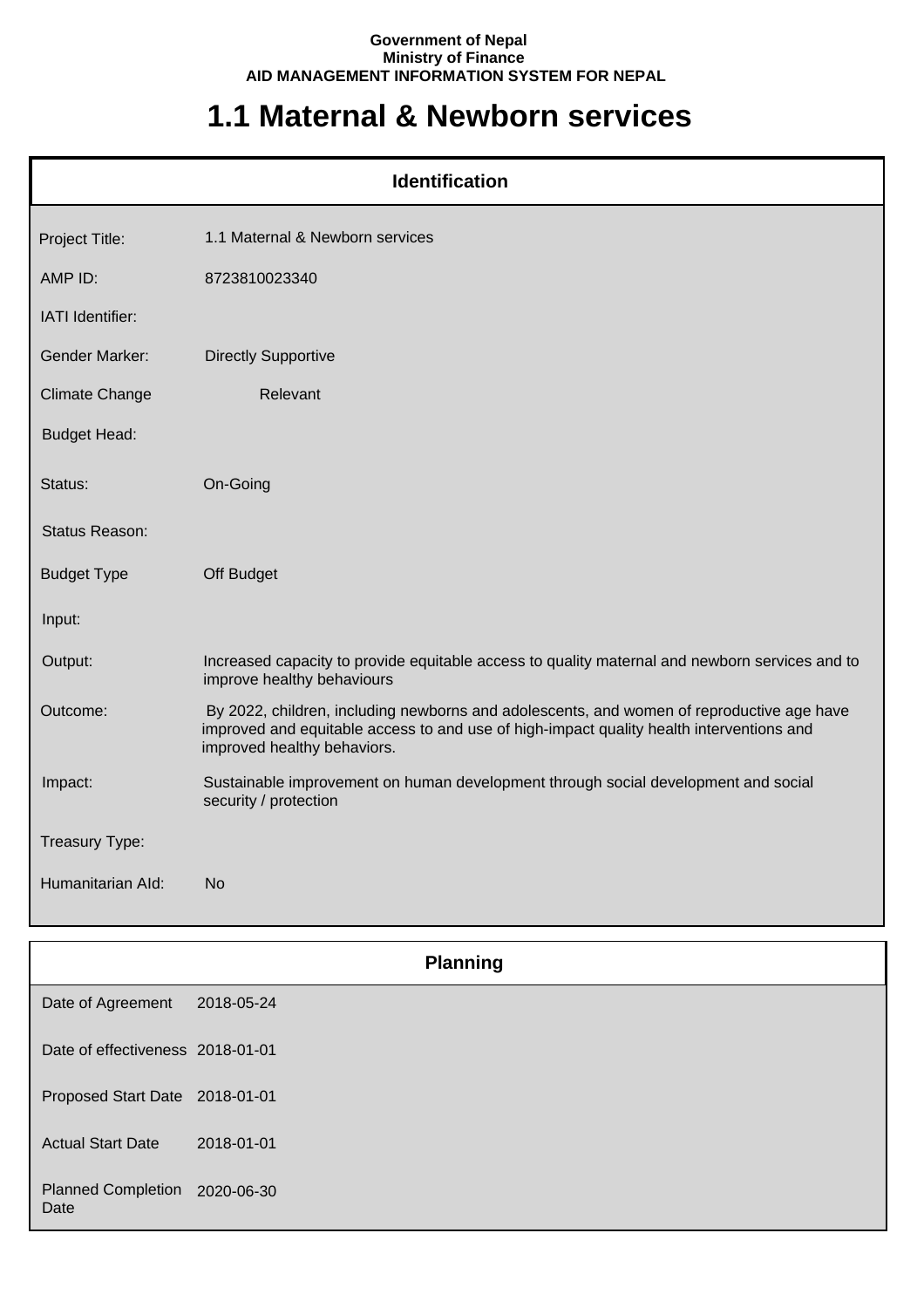| <b>Location</b>            |            |  |
|----------------------------|------------|--|
| Location                   | Percentage |  |
| Nawalparasi (Parasi)       | 10.0%      |  |
| Bardiya (Gulariya)         | 10.0%      |  |
| Achham (Mangalsen)         | 10.0%      |  |
| Nuwakot (Bidur)            | 10.0%      |  |
| Rupandehi (Bhairahawa)     | 10.0%      |  |
| Mugu (Gamgadhi)            | 10.0%      |  |
| Pyuthan (Pyuthan Khalanga) | 10.0%      |  |
| Chitwan (Bharatpur)        | 10.0%      |  |
| Rolpa (Liwang)             | 10.0%      |  |
| Surkhet (Surkhet)          | 10.0%      |  |

| <b>National Plan</b>                                                                    |            |
|-----------------------------------------------------------------------------------------|------------|
| Program                                                                                 | Percentage |
| [Health and Nutrition ] [Social Development Policy ] [National Development Plan (NDP) ] | 100.0%     |

| <b>Sector</b>                        |            |
|--------------------------------------|------------|
| Sector                               | Percentage |
| Nepal Sector Classification HEALTH 0 | 100.0%     |

| <b>Implementing/Executing Agency</b> |        |  |
|--------------------------------------|--------|--|
| <b>Implementing Agency</b>           |        |  |
| Ministry of Health                   | 100.0% |  |
| <b>Executing Agency</b>              |        |  |
| United Nations Children's Fund       | 100.0% |  |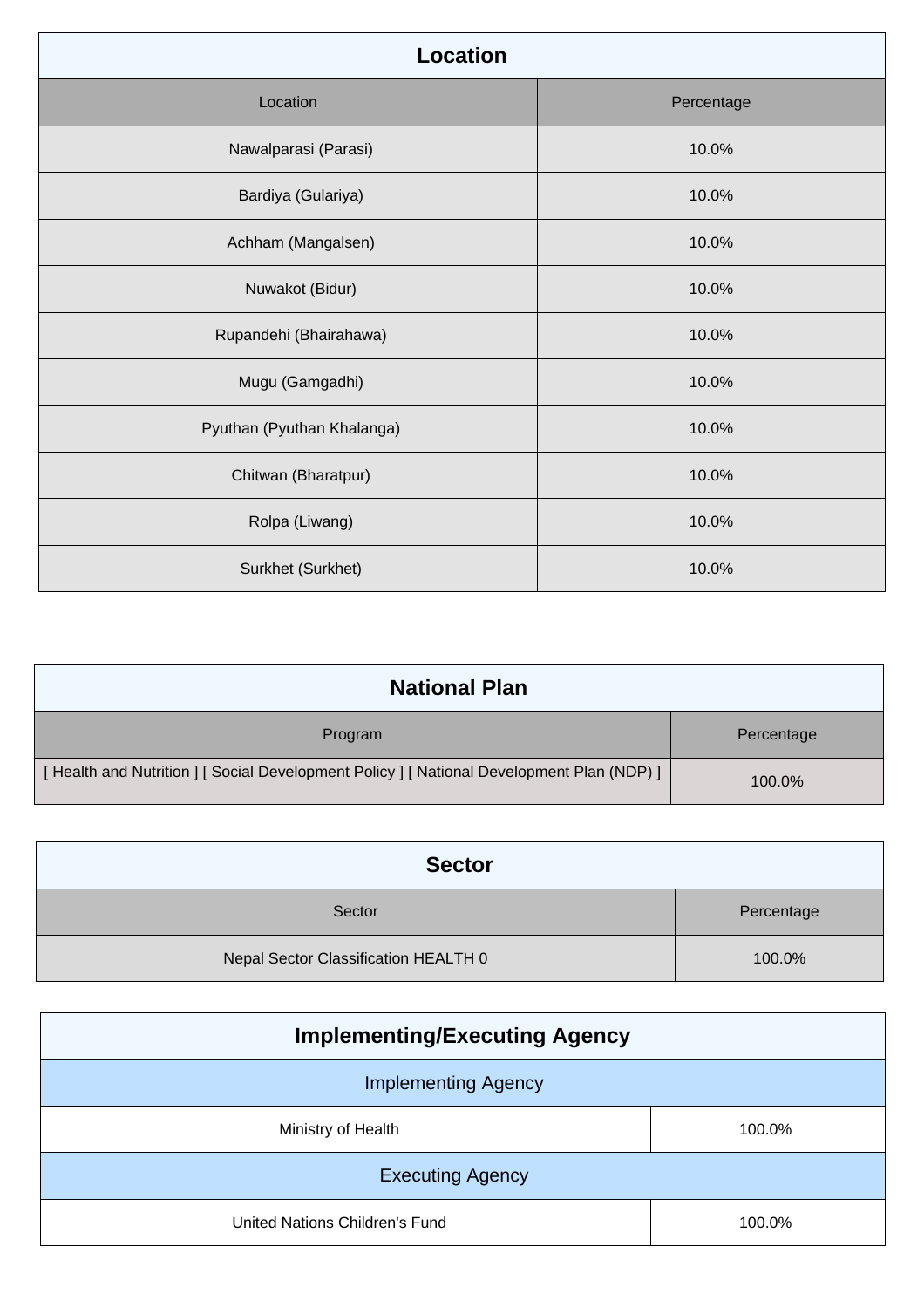| <b>Responsible Organization</b> |        |
|---------------------------------|--------|
| Ministry of Finance             | 100.0% |
| Donor                           |        |
| United Nations Children's Fund  | 0.0%   |

| <b>Funding</b>                         |                                                |                       |                                       |            |                     |
|----------------------------------------|------------------------------------------------|-----------------------|---------------------------------------|------------|---------------------|
| Transaction<br>Date                    | Type of<br>Assistance                          | Mode of<br>Payment    | Post Earthquake<br>Assistance         | Commitment | <b>Disbursement</b> |
|                                        |                                                |                       | <b>United Nations Children's Fund</b> |            |                     |
|                                        |                                                |                       | <b>Actual</b>                         |            |                     |
| 7/1/2020                               | <b>Direct</b><br>Implementation                | <b>Direct Payment</b> | No                                    | 44,093     | Ю                   |
| 6/30/2021                              | <b>Direct</b><br>Implementation                | <b>Direct Payment</b> | No                                    | O          | 42,668              |
| 6/30/2019                              | <b>Technical</b><br>Assistance<br>(Standalone) | Cash                  | No                                    | 1,493,472  | 271,703             |
| 6/30/2020                              | Technical<br>Assistance<br>Standalone)         | Cash                  | No                                    | Ю          | 188,159             |
| 6/30/2021                              | <b>Technical</b><br>Assistance<br>(Standalone) | Cash                  | No                                    | 0          | 233,953             |
| 6/26/0002                              | Technical<br>Assistance<br>(Standalone)        | Commodity             | No                                    | 10,926     | O                   |
| 12/31/2018                             | Technical<br>Assistance<br>Standalone)         | Commodity             | No                                    | 278,825    | O                   |
| 6/30/2019                              | <b>Technical</b><br>Assistance<br>(Standalone) | Commodity             | No                                    | Ю          | 278,825             |
| 6/30/2020                              | <b>Technical</b><br>Assistance<br>(Standalone) | Commodity             | No                                    | 138,870    | 138,870             |
| 6/30/2021                              | <b>Technical</b><br>Assistance<br>(Standalone) | Commodity             | No                                    | Ю          | 10,926              |
| <b>Total</b>                           |                                                |                       | 1,966,186                             | 1,165,104  |                     |
| Total (United Nations Children's Fund) |                                                | 1,966,186             | 1,165,104                             |            |                     |
| <b>UNDISBURSED BALANCE</b>             |                                                |                       |                                       | 801,082    |                     |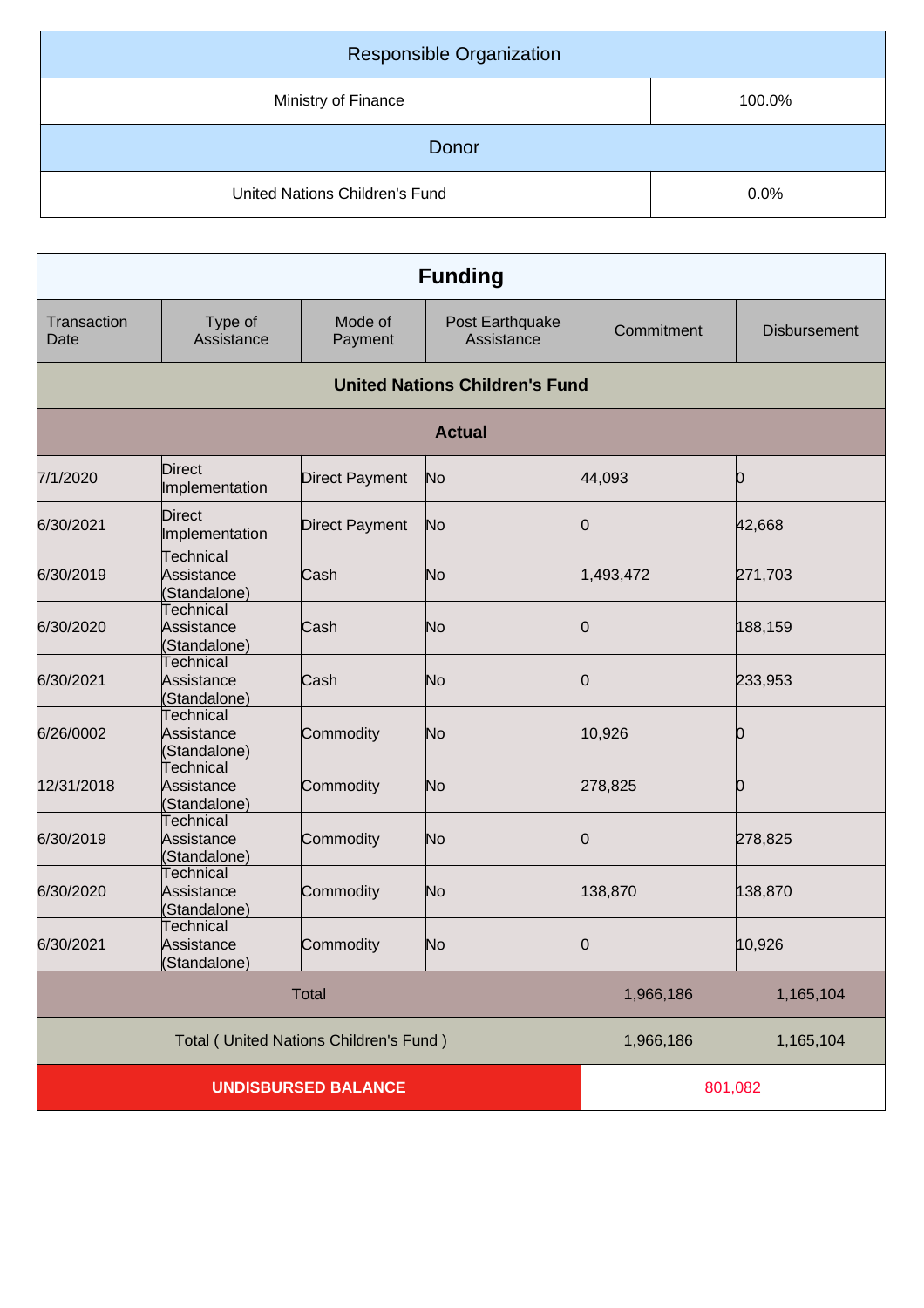## **Progress Achieved**

Progress Achieved:

Key Problems:

Steps Taken to Solve Problems:

| <b>Funding Information</b>        |             |  |
|-----------------------------------|-------------|--|
| <b>Total Actual Commitment</b>    | 1,966,186   |  |
| <b>Total Planned Commitment</b>   | $\mathbf 0$ |  |
| <b>Total Actual Disbursement</b>  | 1,165,104   |  |
| <b>Total Planned Disbursement</b> | $\mathbf 0$ |  |
|                                   |             |  |